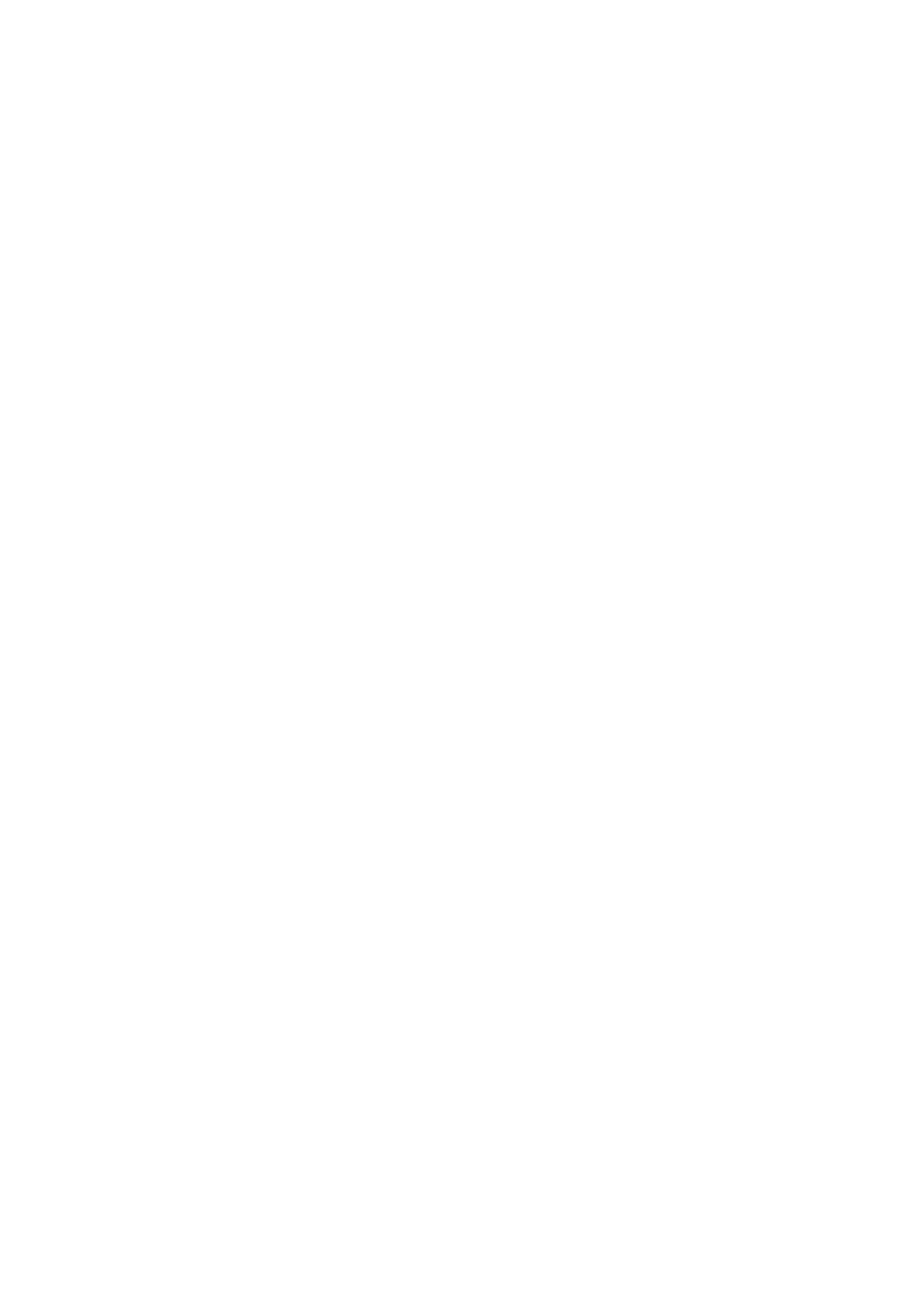mais agudos desde a década de 1990. De fato, quase 13 horas de material compõem uma memória visual dos conflitos numa sociedade alimentada por uma economia de base extrativista. É notável a diversidade geográfica tanto na hora de cobrir o meioambiente, quanto na hora de cobrir a produção de resíduos e a poluição. Apesar de uma relativa diversidade nas fontes, há forte desequilíbrio na representação de género. Este artigo aborda a pesquisa muito necessária sobre o meio ambiente e a comunicação, enquanto a maioria destes estudos dá atenção às nações industrializadas. Mesmo contribui para a construção de conhecimento situado considerando as especificidades do jornalismo em profundidade na América do Sul.

Palavras-chave: jornalismo investigativo, calamidades, conflitos socioambientais, extrativismo.

# Introduction

A systematic review of environment and communication research published in peer-review journals between 1973 and 2017 concluded that such studies highlighted the role of media in framing environmental issues and in directing public attention on such matters ([Evans & Park, 2018\)](#page-11-0). Framing, for instance, works out not only through narratives and storytelling, but "in how media institutions, as stakeholders themselves, are tightly enmeshed with and weigh in globalization and commercialization processes and governance" [\(Christensen](#page-11-1) [et al., 2018, p. 1\)](#page-11-1). In other words, media define the acceptable parameters within the public debate, and also who could join it.

Nonetheless, the role of communication and media in depicting and understanding socio- environmental issues is overwhelmingly conducted in and about industrial societies and within consolidated media systems and journalistic cultures. Such unbalance between the Global North and the Global South on the field is ironic: In 2019, the countries facing major risks by climate change are those located in areas where there is less research on the issue (Eckstein, Hutfils, and Winges, 2018).

In Latin America and the Caribbean the raise of capitalism and the wealth of empires have depended upon the commercialization of commodities and people [\(Brown, 2012;](#page-11-3) [Jenkins, 2000](#page-12-0); [Gordon and Webber, 2016;](#page-12-1) [Figueroa, 2013](#page-11-4)). Hundreds of socio-environmental conflicts, where local communities and social movements mobilize against environmental impact ([Temper, del Bene, and Martinez-Alier, 2015\)](#page-13-0), have sprouted in the region, while social inequality and poverty intensify environmental problems (Castro, 2015). These environmental conflicts imply divergent interests and values around access and control of natural assets and the territory, the understanding of development establishes a dispute between the distinct actors, as well. Whereas differing conceptions about the territory, nature, and the environment are displayed in a context of great asymmetry of power ([Svampa, 2019\)](#page-13-1). Extractivism is a key feature of environmental conflicts in the continent and the cycle of consumption supporting global capitalism and neoliberal policies.

Chile's resource-dependent economy is heavily based on extractive industries. For instance, the country is the world's largest provider of copper, the second provider of molybdenum and lithium, and the largest supplier of iodine ([SERNAGEOMIN 2020](#page-13-2)). Chile also provides other commodities, such as forestry, agriculture, and industrial fishing. This commodity-based economy is central to the country's development model within an open and free market, which is friendly to foreign investment and financial operations. Indeed, Chile is worldwide known due to the neoliberal policies applied since the mid-1970s [\(Klein, 2007;](#page-12-2) [McChesney, 1999;](#page-12-3) [Paley, 2001](#page-13-3); [Valdés, 1989\)](#page-14-0).

Neoliberal policies reshaped cultural industries, particularly television. Broadcasting was privatized, despite its public roots. In the 1950s, it was a state sponsored system based on public, university, and experimental outlets., experimental, outlets [\(Hurtado 1989\)](#page-12-4). Nonetheless, since the 1990s, public television must accomplish public obligations while its operations are based upon a commercial business model; that is, Televisión Nacional de Chile (TVN) does not receive any public funding $^{\rm l}$  and compete for audiences share and advertisement investment while simultaneously should promote pluralism, cultural and national values, and human rights. Media regulation is mainly developed within free trade regulations ([Lagos](#page-12-5), [2018;](#page-12-6) [Bresnahan, 2003](#page-11-5)).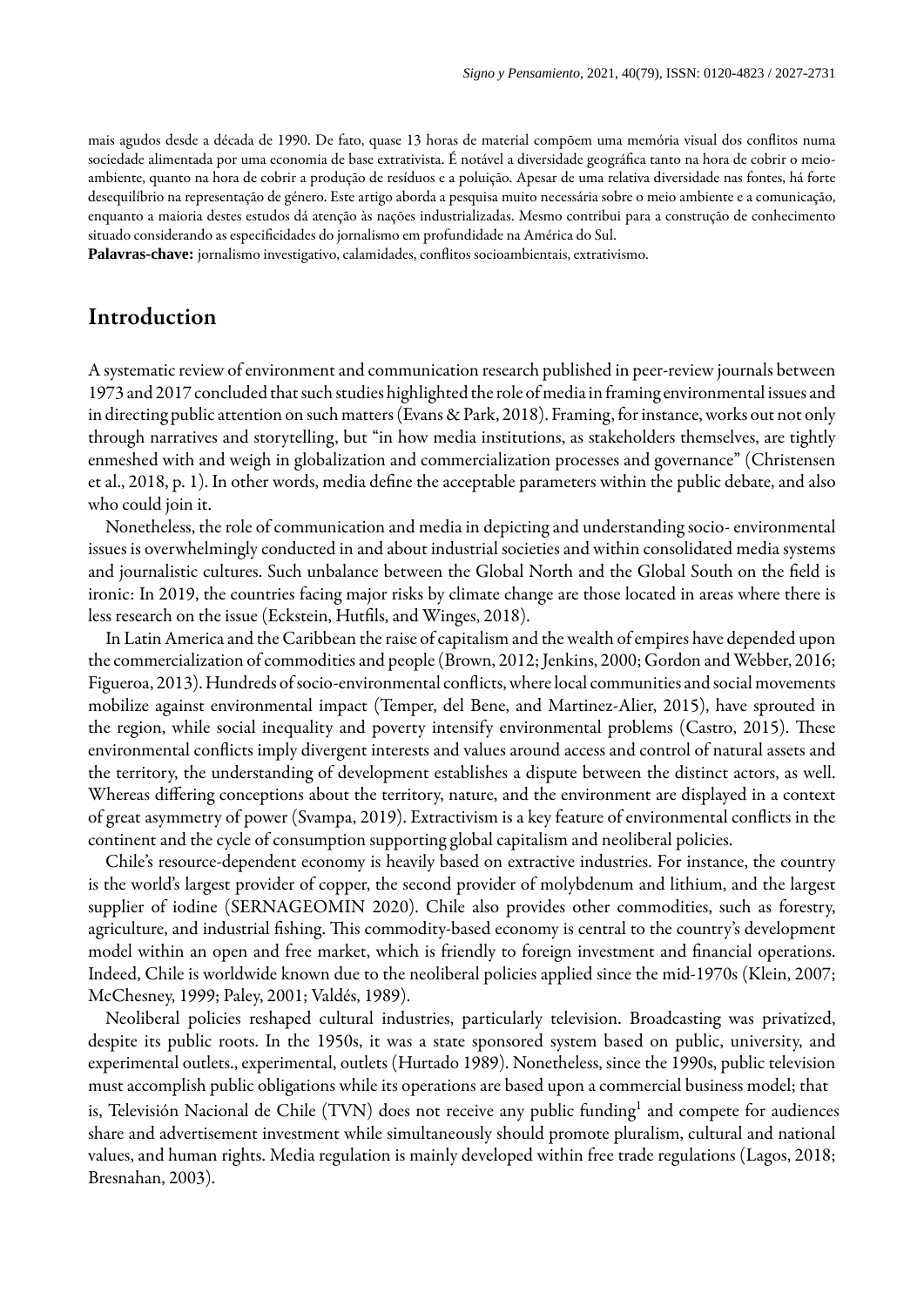Chilean television industry is small compared to other Latin American countries. Four out of seven channels of national coverage represent the 90 percent of the total free-air television consumption. More than a half of content is nationally produced and almost 30 percent of it corresponds to news [\(INE-CNCA,](#page-12-7) [2015](#page-12-7); [Godoy and Gronemeyer, 2012\)](#page-12-8). Private players entering the national broadcasting companies since the 2000s, also have business interests in some of the most important economic areas of the country, such as mining, banking, and retail.

The environment in Chile is newsworthy by the heavy weight extractive industries have in the domestic economy and because of the nature of a small and private media system with a high influence of corporate interests dominated by a few players.

A handful studies explore the role of media in better understanding Socio-environmental conflicts and extractive industries in Chile [\(Dotson et al., 2012](#page-11-6); [Palma, Alcaíno, 2020\)](#page-13-4). Therefore, this article aims to comprehend the ways in which in-depth broadcasting journalism portrays disasters and socio-environmental conflicts in Chile by analyzing 17 stories shown by the two main television shows covering current affairs.

The paper is organized in four sections: First, it explores the role of communication, in general, and news coverage, in particular, in depicting environmental topics. Then, it breaks down the methodological approach of this study. The third section discusses the findings organized around three dimensions: What is the agenda built-up by the Chilean in-depth broadcasting journalism in the post-dictatorship; what are the sources regarding news coverage about environment; and what are the locations where such topics and voices are placed. Finally, the article highlights its contributions and shortcomings, opening paths for further research on the way how news production, particularly audiovisual, intervenes (and is shaped by) socio-environmental conflicts.

## Discourses and news about environment

The concept of "crisis" is at the core of environmental communication research. The first issue published by *Environmental Communication* in 2007 devoted most of its articles remarking the role of communication under crisis. The authors addressed it whether circumstances such as earthquakes, toxic emergencies, or climate change; the debate about communication was conceived as an instrumental or applied practice or, rather in its crucial role within the processes of social meaning-building of the disaster itself ([Cox, 2007](#page-11-7)). Such distinction implies fundamental differences regarding how research approaches and understands the role of media in the sense-making process of public discourses about crisis and disasters and, consequently, in the role media plays on facing environmental conflicts and emergencies.

Following historical studies of science, such news frames go beyond the discussion about the newsworthiness of environmental issues. Indeed, regarding disasters, Knowles ([2014b,](#page-12-9) [2014a](#page-12-10)) points out that disasters have been historically explained as "natural"; that is, as driven by uncontrollable forces of nature, blurring other factors out of the explanation.

Such naturalization of disasters builds up narratives, most of them technologically determined, generating a partial understanding of disasters. Additionally, when studying imaginaries about disasters, they are addressed mainly under two frameworks: A macro one focused on the social construction of risk, and a micro one discussing how social players define what is and what is not a risk [\(Castillo, 2014\)](#page-11-8). Both perspectives would narrow possibilities of a better understanding of disasters in their complexities.

#### News coverage in disasters and socio-environmental conflicts

Research addressing disasters and socio-environmental conflicts and media presents three main features: First, it has overwhelmingly considered countries, phenomena, journalistic performances, and outlets in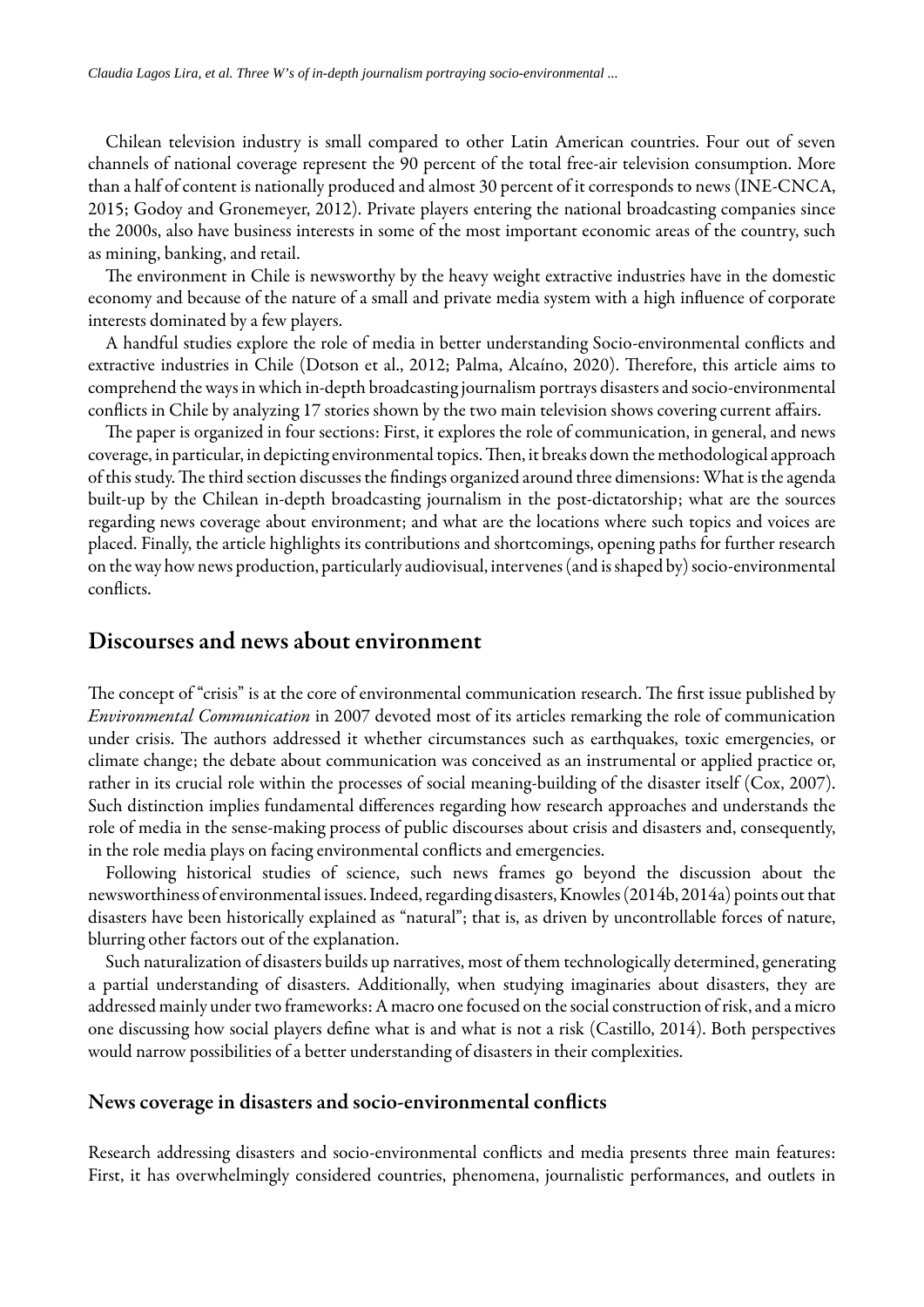industrialized countries. Second, most of this research has deployed methodologies such as content analysis and rhetorical frameworks and the media and journalistic production has been less explored ([Andersson,](#page-10-0) [2017](#page-10-0); [Bailey, Giangola, and Boykoff, 2014;](#page-11-9) [Boycoff, 2009](#page-11-10); [Campbell, 2014;](#page-11-11) [Cunningham, 2018;](#page-11-12) [Evans and](#page-11-0) [Park, 2018;](#page-11-0) [Giannoulis, Botetzagias, and Skanavis 2010](#page-12-11); [Gibson et al., 2015](#page-12-12); [Orgeret, 2018](#page-13-5)). And third, there is a lack of attention on outlets published in Spanish ([Palma and Alcaíno, 2020](#page-13-4); [Bailey et al., 2014;](#page-11-9) [Carabaza et al., 2007;](#page-11-13) [Dotson et al., 2012](#page-11-6); [J. Gordon et al., 2010](#page-12-13); [Larrosa-Fuentes, 2018](#page-12-14); [Mercado, 2012;](#page-12-15) [Takahashi & Meisner, 2012](#page-13-6); [Zamith et al., 2012](#page-14-2)).

As Newson [\(1988\)](#page-13-7) warns that roles of mass media in critical conjunctures carries several challenges which includes journalists as mediators, the drama-style of storytelling, the difficulties in harvesting truthful sources of information, and the expected disruption of communication channels. Therefore, any endeavor to better understand media discourses and representations about socio-environmental disasters implies to acknowledge the communication process as a network of interactions involving different players, diverse audiences, and sometimes very unlikely public and private institutions involved; each of them incarnating missions and visions that might be divergent.

In Chile, the National Council of Television has conducted studies about broadcasting coverage of disasters by exploring both audiences' criticism and editors as well as correspondents' perceptions of the role that television has played in such emergencies ([CNTV, 2014;](#page-11-14) [2015\)](#page-11-15). Those studies verify a critical evaluation from audiences towards sensationalism and secondary victimization of disasters' survivors. The audience surveyed demands more and better sources to be included in television stories and a more accurate analysis about such events. Viewers also expect higher ethical standards to better mixing information and emotions delivered by reports.

When analyzing television shows covering such topics, some interesting facts stand out: Scientists located far from areas affected by disasters emerge as key speakers to describe or explain such events. When covering emergency on site, television correspondents must deal with inconsistent sources, specially authorities and experts, and correspondents are unable to provide timing and accurate information, contributing to spread and fuel rumors and misinformation ([Puente, Pellegrini, and Grassau 2013;](#page-13-8) [Campbell 2014\)](#page-11-11).

#### Investigative journalism on TV and Latin American approaches

Either defined as watchdog, as muckraking, or as the Fourth Estate, investigative journalism has been conceived as an original work produced by one reporter or a whole team, unveiling something that has been purposely kept hidden by powerful individuals or institutions. The matter exposed must be of public interest. Due to its purposes of providing information to empower citizens, making powerful people and institutions accountable, and contributing to transparency, many authors highlight the value of investigative reporting as a critical component of democracy by fueling an informed sphere ([Ettema and Glasser, 1998](#page-11-16); [Hamilton,](#page-12-16) [2016](#page-12-16)).

Nonetheless, this assumption ignores a pervasive visual media landscape and a convergent technological environment. Indeed, previous research has demonstrated that television, digital storytelling, and other innovative forms of reporting are not only facts-driven, but they also mobilize emotions [\(Mioli and Nafría,](#page-12-17) [2017](#page-12-17); [Stein, 2001\)](#page-13-9). Moreover, narratives emphasizing personal stories, dramatic music, and emotions instead of plain facts have been crucial in Latin American news production [\(Mujica and Bachmann, 2013\)](#page-12-18). However, focusing on melodrama could exacerbate the form instead of the substance of reporting, especially fueled by ratings in commercialized media systems ([Hugues, 2006](#page-12-19)).

Latin American watchdogs have experienced not only violence, but also an environment that lacks accountability, transparency, and access to information due to the uneven reach of the State in emerging democracies [\(O'Donnell, 2007](#page-13-10)). For instance, while Sweden has a freedom of information act (FOIA) since the 18th Century and the US, since the 1960s, legal bodies guaranteeing access to information are novel in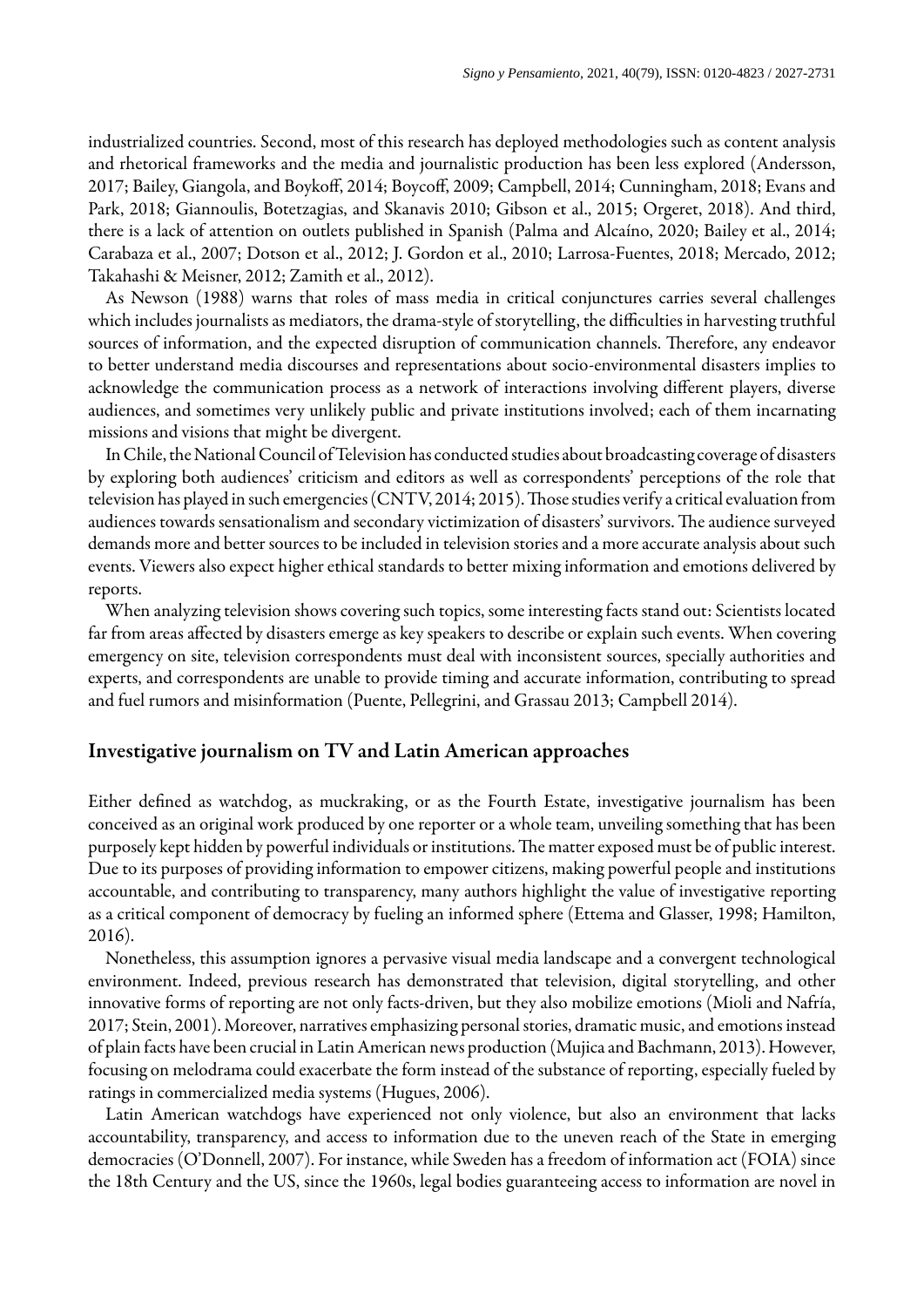Latin America. Trying to capture these nuances, we refer to investigative journalism as in-depth and longform reporting, too.

After the Chilean re-democratization in the early 1990s, exposés found their way into the public sphere. Contemporary muckrakers unmask corporate, governmental, and military wrongdoings in all sort of mediums. Nonetheless, the watchdog role of journalism is the exception in newspapers [\(Mellado and](#page-12-20) [Lagos, 2014\)](#page-12-20) and there is little material about investigative journalism deployed in television ([Lagos, 2019;](#page-12-5) [Fuentes, 2006\)](#page-11-17) and digital-native news outlets [\(Skoknic, 2013;](#page-13-11) [Saldaña and Mourão, 2018](#page-13-12)). Moreover, there is a lack of research regarding the specific challenges driven by in-depth news coverage, particularly visual representations, of complex public affairs, such as environmental conflicts and disasters. This is relevant as long as "people pay far more attention to television when it comes to climate change than to other forms of media" ([Newman et al., 2020](#page-13-13)).

# Method and corpus

This study emphasizes a grounded approach. Although this inductive bottom-up strategy relatively reduces its comparative potential, it gains from developing situated conceptualizations ([Hanitzsch, 2007;](#page-12-21) [Geertz,](#page-12-22) [2008](#page-12-22)). The research addresses the images acknowledging "the plethora of ways in which the visual is part of social life" ([Rose, 2016: 4\)](#page-13-14).

Visual material presents two challenges at least: Firstly, the polysemic character of images. Thus, any point of entrance to analyze images is arbitrary and make sense when including their broader contexts into the picture. Analyzing images that implies the technological, social, political, and economic variations that shape visual production, circulation, and consumption is a challenge, too.

Broadcasting has played a key role in fueling domestic public opinion as the main source of information for both national and local audiences. This was true over the 1990s and the 2000s, as long as paid television was a luxury and only a few households in the country could afford it: By the mid-2010s paid TV reached a half of the population, according to official data. Even now, although people are increasingly going online for news and content, air-free television is the media that weights the most in the diet of Chileans. Massive lockdowns since March 2020 due to COVID-19 sharpened this trend ([Arriagada et al., 2014](#page-11-18)[; CNTV, 2019;](#page-11-19) [Newman et al., 2020\)](#page-13-13).

We conducted a close reading of 17 in-depth stories aired between the early 1990s and the late 2010s by the two main television shows covering current affairs broadcasted by air-free channels in the country: *Informe Especial* (TVN) and *Contacto* (Canal 13). The study explores the agenda of disasters and socio-environmental conflicts in both shows, the main sources in which they relied on, and the places and locations such stories took place.

*Informe Especial* has been aired by the public television (TVN) since 1984, when military authorities ran the station during the dictatorship. *Contacto* was launched in 1991 by Canal 13, a station owned by the Catholic University and the Chilean Catholic Church. In 2010, the largest corporation in the country, *Quiñenco*, with business interests in baking and mining, took over the station. During most part of the 1990s, TVN was the only TV channel with national reach. Together with Canal 13, were hegemonic during the 1990s and the early 2000s regarding advertising and audience share.

Both shows produced and cast reportages addressing current affairs or historical events updated by new insights. The scripts, the hosts' opening and closing remarks, and their self-promotion material reinforced the goal of informing, expanding knowledge, and connecting audiences to current affairs. Their networks, their audiences, the critics, and the field of journalism consider both shows as the networks' key features ([Lagos,](#page-12-5) [2019](#page-12-5)).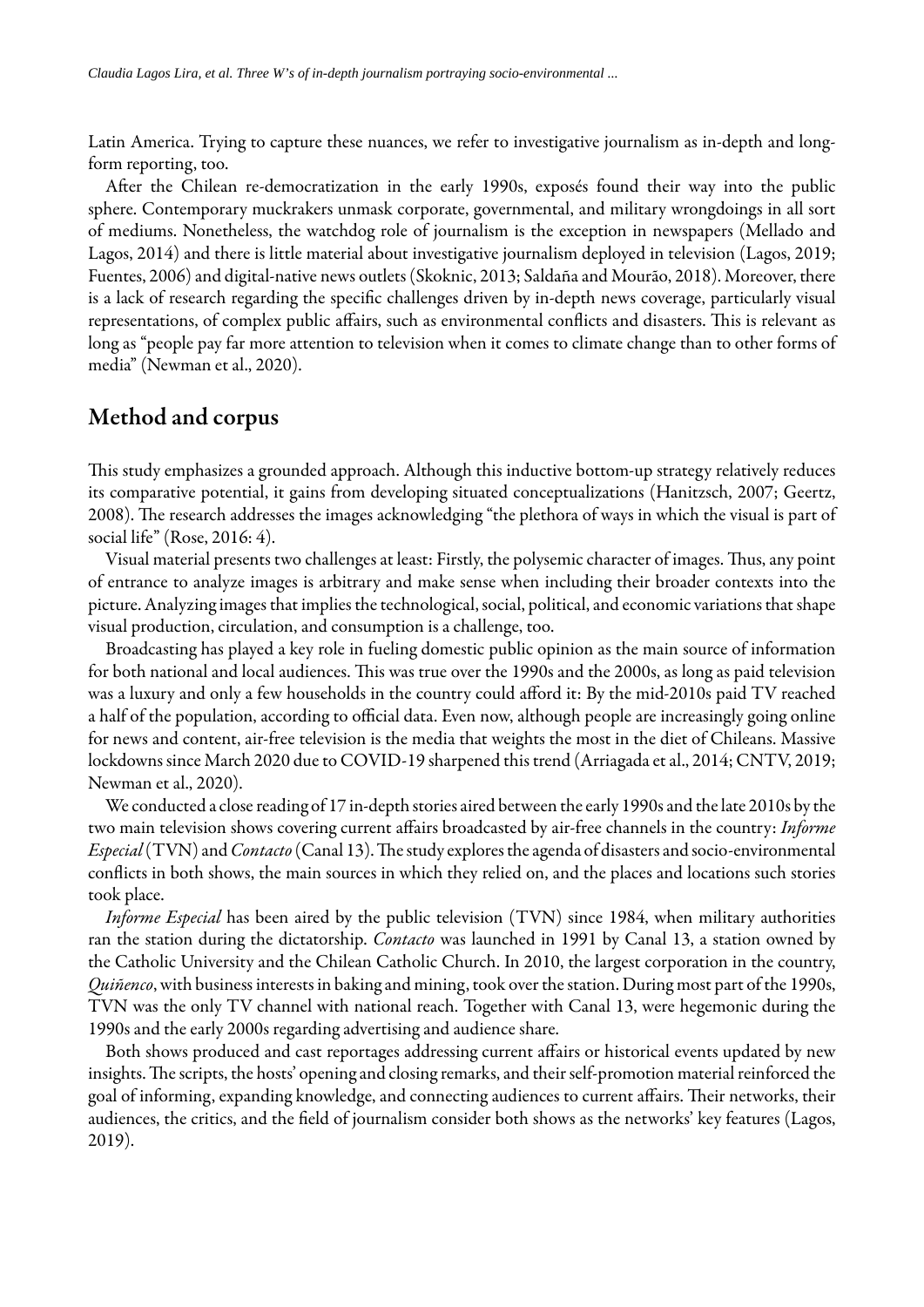There are no national or local media archives in which to explore the whole production of both television shows. Public television charges a fee for each hour using its media archive. So, the purposeful sample of stories analyzed in this study was obtained from a spreadsheet manually filled out in a previous research  $(Lagos, 2019)$  $(Lagos, 2019)$  by consulting what Mihelj and Huxtable  $(2018)$  $(2018)$  $(2018)$  call "paratexts". The spreadsheet includes dates, episodes' title, authors, topics, and whether corresponds to foreign or national coverage and contains material produced by both shows between 1984 and 2015 (*Informe Especial*) and between 1991 and 2015 (Contacto)<sup>[2](#page-14-3)</sup>. The study focuses on domestic stories; that means, stories that took place in the country without foreign participation [\(Porath, Mujica, and Maldonado, 2009\)](#page-13-15). To classify stories' topics, we relied on keywords originally assigned to each item in the library catalog or archive consulted and from reports' abstracts. Finally, we compared them to the categories used by Hamilton when analyzing stories submitted to the Investigative Reporters and Editors (IRE) award [\(Hamilton, 2016\)](#page-12-16).

Adapting criterion from previous research ([Carson 2014;](#page-11-20) [Hamilton 2016;](#page-12-16) [Protess et al. 1991\)](#page-13-16), we considered a story as an investigative one if: It reported on domestic/national topics, it triggered peer recognition, it produced public impact, and it was fully available. 93 stories, 55 produced by *Informe Especial* and 38, by *Contacto* fulll those criteria. Combined, both shows produced 22 stories (out of 93) on "Environment" during the period. For the present study, we updated the stories aired by both shows up to 2018 following same criteria. There were stories unavailable in media archives, libraries' catalogs, or online repositories. Therefore, the final sample considers 17 stories addressing environmental issues. There complete more than 12 hours of footage.

These stories correspond to what Cottle calls "thick journalism" that are "exceptional" on television "because they subvert current programming trends and also because they are of outstanding quality" ([Cottle,](#page-11-21) [2005, p. 110\)](#page-11-21). Indeed, the episodes here analyzed constitute a purposeful sample of works addressing complex environmental problems usually undeveloped on television, at the same time they are products driven by commercial goals of gaining audiences and advertising. These intersections complicate the narratives that result in a mix of infotainment styles and documentary features.

We elaborated a coding instrument, deductive, emerging from the research questions and previous studies on news production on television regarding disasters and socio-environmental conflicts. We adapted the coding sheet from previous research ([Lagos, 2019](#page-12-5); [Antezana, 2007](#page-10-1)).

The instrument had two sections: The first one, collects basic information about the story (title and main topic, correspondent's name, date, and duration), as well as places included in the story (named and/or portrayed). The second and larger section of the instrument, collects data about sources (number, identified/ not identified, and types of documents). Such part also must register each source as identified on the story (name, gender, affiliation, and role). The viewing and coding processes were conducted between July and October 2019. We watched all the episodes included in the sample and qualitatively analyzed the content registered through the forms once coded. The findings mix both the material coded and reports' excerpts illustrating the key themes organizing the study.

Consistent with the research questions, the paper organizes the findings around three out of the five *Ws* in journalism: *What* are those stories about? *Who* are the people that has a say about it? And *where* those stories occurred and those people acted? In other words, we explore the agenda of in-depth journalism, the authorized voices that made it to the public sphere to dispute what and how to talk about environment conflicts, and, finally, how spaces and locations are depicted in such debate.

# Findings

The issues addressed by the stories analyzed, how important could be, or the extent of its impact do not explain exclusively their time on-air. Indeed, there are conditions of production and programming unfolding through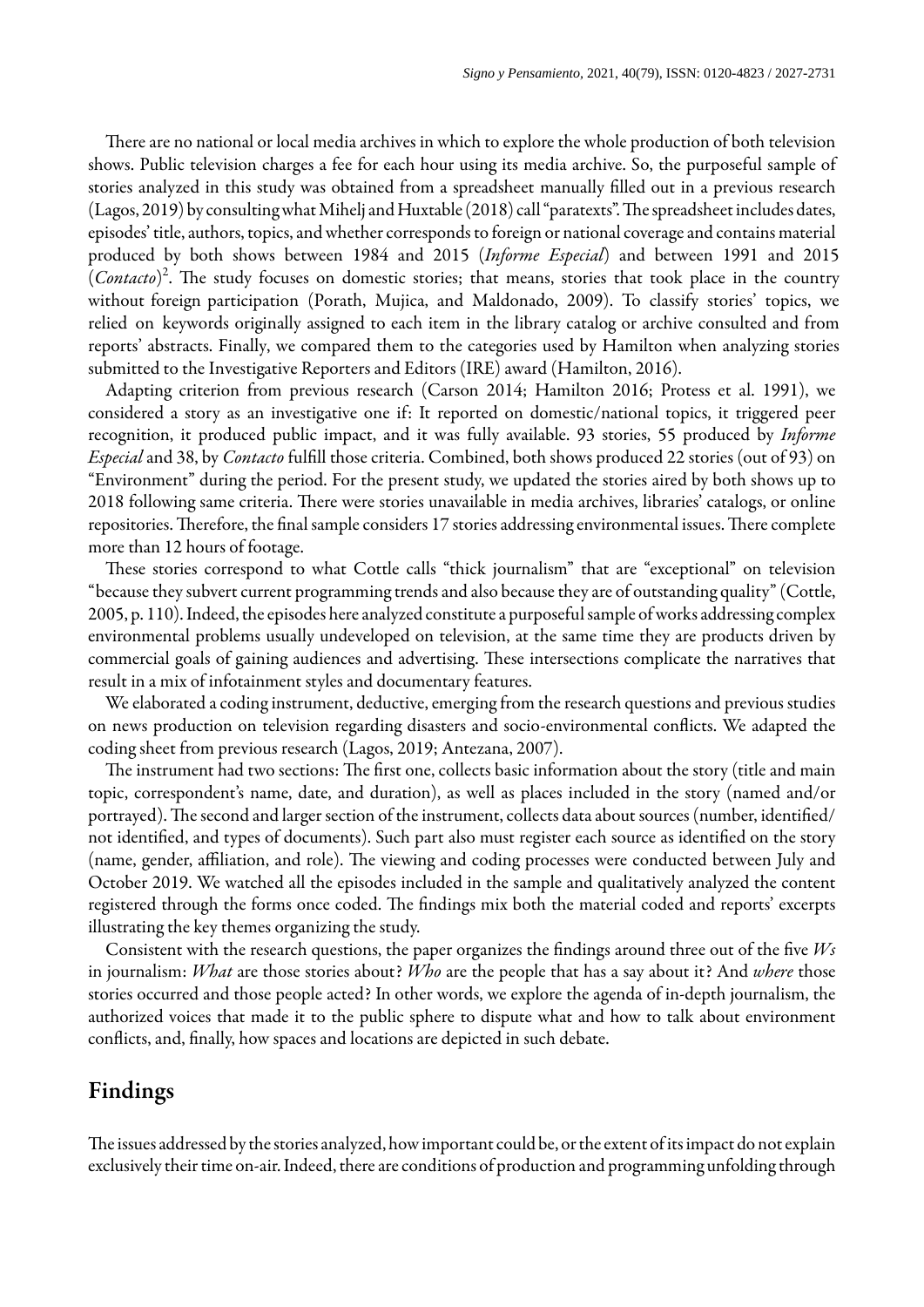the period analyzed affecting Chilean broadcasting as a whole that also played a role in shrinking stories over time in both TV shows. Such conditions include media management policies increasingly controlling labor, budget cuttings, exacerbating metrics in evaluating journalistic productivity and performance, and the growing importance of genres such as reality TV in programming. Both shows also went through changes regarding their place in the stations' overall programming, especially during the 2010s (independent show, a section featured in evening newscasts, on prime-time,and so on). Nonetheless, these stories compose a rich and interesting snapshot of in-depth broadcasting journalism uncovering socio-environmental conflicts, combining fact-driven reporting as well as audiovisual features to raise awareness of such issues.

For instance, a very emotional, unidentified, woman in an extreme close-up opens up the report *La fiebre del agua* (The fever of water) (Contacto, 1996) saying "I would like the minister of Agriculture knew our problems and, once and for all, do not take the water out of us anymore". The woman is one of the local inhabitants in dry zones of the north of Chile exposing the increasing scarcity of water due to, as the correspondent says on camera, "it is controlled by mining, sanitary, and agricultural companies". Although the shorter story in our sample (22 minuts), *La fiebre del agua* combines data from official sources, onsite reporting in different towns affected by drought, and authorities, companies' representatives, scholars, grassroots leaders, and individuals affected by the problem. Relying on post-production tools, such as zooming, music, and speed of footage, the story portrays a complex public issue in Chile while the country was also experiencing sustained economic growth and expanding its foreign trade.

At the other end, the longest report analyzed, *Contaminados* (Contaminated, 2009, an hour and a half ), is probably one of the most refined and powerful example of visualization of data in the sample. Relying upon an extensive and long-term on-site reporting, the television team built up trust with local sources and the inhabitants poisoned by heavy metals because the public housings they lived in were built over an old chemical dumpsite. The crew took soil samples and sent them to a laboratory to test them for heavy metals. The story revealed the long-term consequences of lead and arsenic exposure on people suffering rare diseases or developing illnesses at higher rates than the national average, the corporate responsibilities in it, the lack of action from public officials to prevent contamination, and the neglect involved in appropriate diagnose and treatment of the affected population.

Both *La fiebre del agua* and *Contaminados* are at the extreme ends of the sample regarding the reports' duration because, on average, they last 41 minutes. Stories produced by *Contacto* last 26-minutes on average, while stories produced by *Informe Especial* almost double them (43-minutes on average). The shorter story aired by *Informe Especial* is 26 minutes length ( *Voces de Arauco*, 2015), while the longest lasts one hour and 19 minutes (*Quintero, el plan que no funcionó*, 2018).

### What (agenda)

Despite a wide criticism regarding a lack of high-quality media coverage of socio-environmental conflicts in Chile, since the 1990s, in-depth journalism on television has addressed several of the key issues, regions, and crisis still relevant in contemporary Chilean public debate on the topic. The material portrays a rich overview of some of the most salient socioenvironmental problems driven by an economic model relying on extractivism. Putting together, these stories present the tensions between economic growth, sustainability, and ecology; the impact of extractive industries and privatization of land and water; poisoning by chemical products used by manufacturing and mining industries and their impact in local communities, public health, workers, environment, and indigenous populations.

Between 1990 and 2018, in-depth reporting sharply chronicled the loss of native forest and its impact in biodiversity, indigenous people, and lifestyles (*Bosque nativo*, 1996; *Voces de Arauco*, 2015); the steadily process of desertification, drought, and agricultural emergency (*La fiebre del agua*, 1996; *Alerta en los ríos*,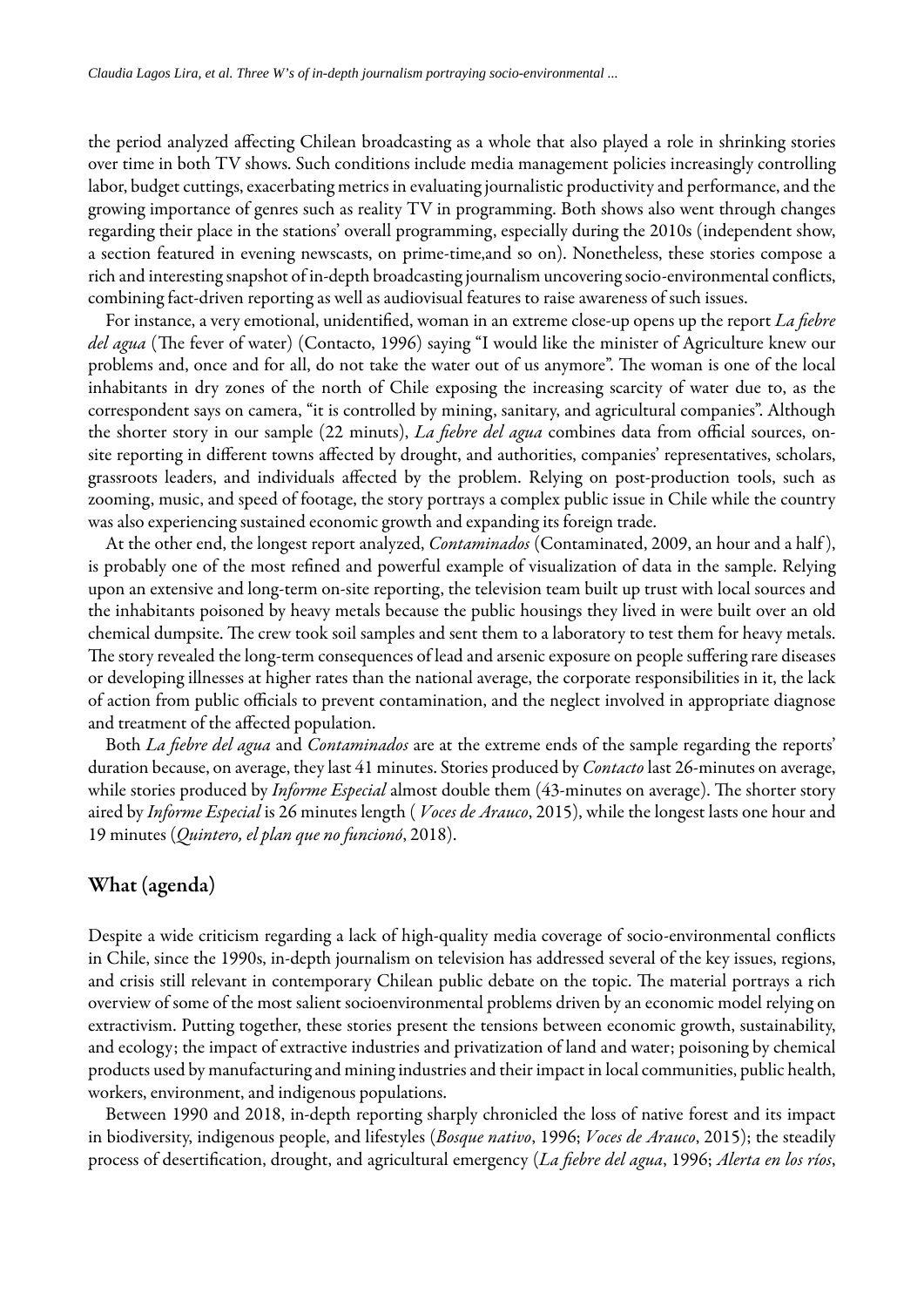1998; *La Guerra del agua*, 2011), phenomena that has informed recent national government's order of agricultural disaster in wide areas across the country.

The sample also shows that in-depth broadcasting reporting also addressed these conflicts from a multidimensional perspective in which the economic model of development is at the center of the discussion, as when the correspondent points out that only a 20 percent of the native forest is under protection while the 80 percent can be privately exploited (*Bosque nativo*, 1996) and the sound of the chopping trees machinery opening up the report is a powerful trace illustrating the argument. Even more, race inequalities and income, for instance, are also included in the portrays analyzed, as when introducing the report on indigenous people with a song from folk singer and activist, Violeta Parra: *Arauco tiene una pena* (Arauco has a sorrow in *Voces de Arauco*, 2015).

However, overall and long-form of television journalism has actually performed as professional witnesses, agents of memory, or primary storytellers, as the corpus of research on memory and journalism has described in context others than the Latin American one [\(Zelizer and Tenenboim-Weinblatt, 2014\)](#page-14-4).

By analyzing the sample we can also trace journalistic portrays regarding the effects on human health produced by heavy metal poisoning due to industrial activities (*Plomo, veneno en su casa*, 1997; *Asbesto, contaminación mortal,* 1998; *Asbesto*, 1999, and *Contaminados*, 2009), and the heavy impact of extractive industries and power production in local communities, biodiversity, and labor (*Potrerillos*, 1999; *HidroAysén, el gran dilema*, 2011; *Relaves mineros*, 2014; *La batalla de El Salvador*, 2015).

### Who (sources)

When analyzing who has a say regarding stories about socioenvironmental conflicts in Chilean television programs on current affairs in the last three decades, it appears a sharp unbalance on women's voices. Indeed, there are 338 on-the-record sources identified in the sample. Most of them  $(70\%=235)$  are males. Two out of 17 reports do not include any woman interviewee among the cited voices: *Alerta en los Ríos* (1998) and *Mina San José* (2015). In *Alerta*…, 17 out of 17 interviewees are men, while in *Mina*…, 7 out of 7 sources are also males. Although both stories are almost 20 years apart and public awareness on gender equality, women's rights, and women' representation on cultural production have gained track over the period, strong maleoriented practices in who speaks and appears are very likely anyway. This is consistent with criticism of a persistent media misrepresentation of women ([Ulloa 2020](#page-14-5); [Ananías and Vergara 2016](#page-10-2)).

In the first example, *Alerta*…, it is noticeable a relative diversity regarding class when analyzing the subjects depicted on screen: fishermen, gatekeeper, experts and scholars; public and private companies' top executives (corporations such as the national company of mining, middle-size companies, private water suppliers, and fossil fuel gas companies), and public officials (ministers, local authorities, and spokespersons from technical governmental offices). When analyzing the report *Mina*…, sources tend to represent organizations involved in dealing with the disaster. Both stories demand a relatively long time of production, take longer than daily news reporting on air (more than 30 minutes each), and include a relatively large number of interviewees comparing to regular TV news. Nonetheless, it only include men's voices.

Besides these all-men-voices' stories, the sample include reports with very few women interviewees, too: For instance, three out of 17 stories include just one woman among their sources (*Ecología y Desarrollo*, 1994; *Bosque Nativo*, 1998; *Las voces de Arauco*, 2015). Although there are women included, they are noticeable as long as they fill up a role as sources for television hard news reporting, like public officials or experts.

For example, the report *La batalla de El Salvador* (2015) includes only 3 women out of 16 interviewees. One of them is Ana Lamas, a leader of the National Union of Workers in Copper (*Confederación de Trabajadores del Cobre*). Then, she has a say on the story because her position as a unionist. The other two women interviewed are so because their affective role (a sister in law of one of the victims) and random inhabitant of the village were the riots occurred ("*vive en la toma de El Salvador*", she lives in the shanty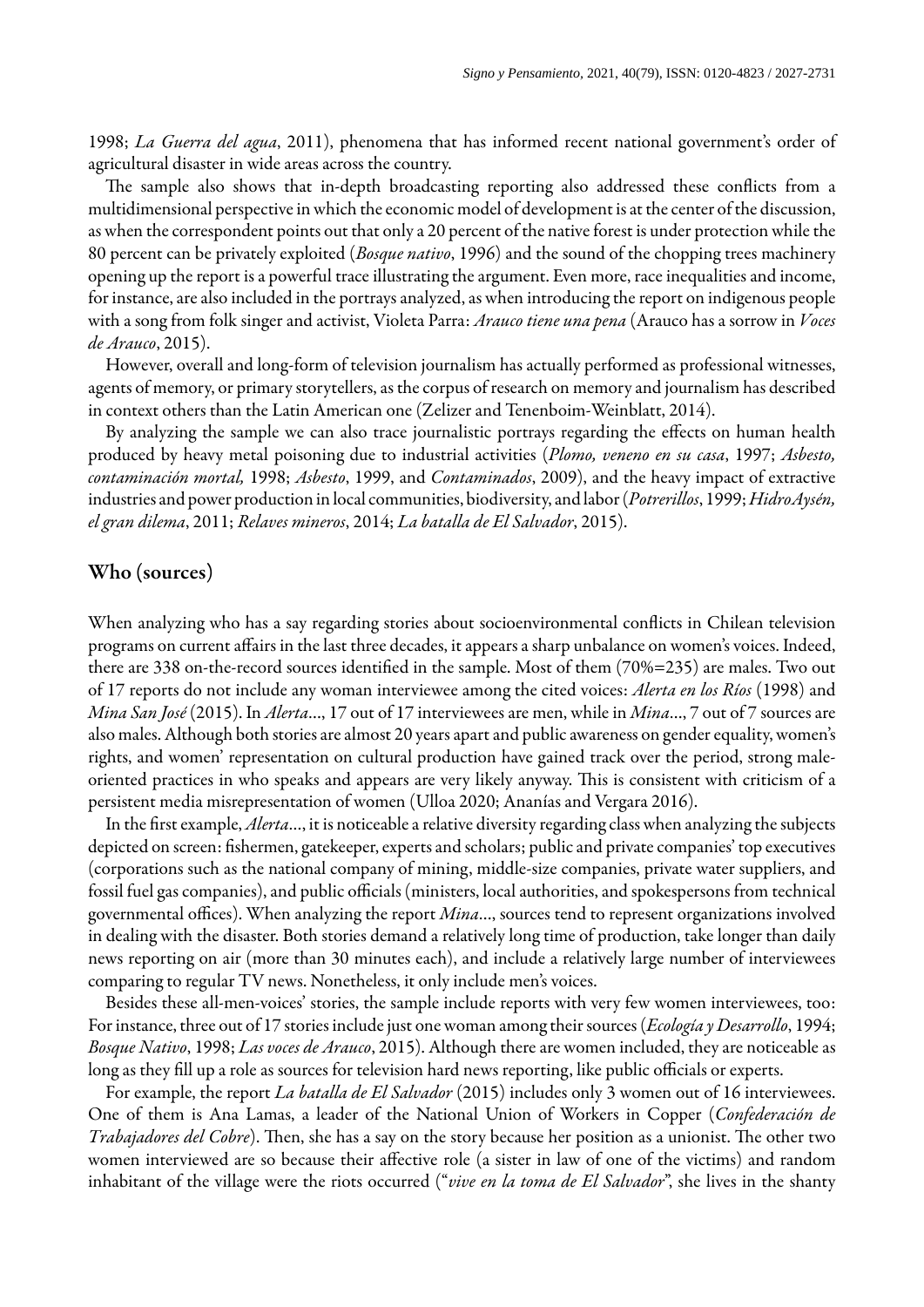town of El Salvador). On the contrary, all men cited and included as sources in *La batalla*… are part of the law enforcement forces (policemen, public attorney, lawyers) or members of the labor force (union leaders, workers, and top executives).

Then, the report *Voces de Arauco* (2015), 1 out of 8 interviewees is a woman. She appears as a guild's representative (Angélica Tepper, president of the Araucanía's guild). The other sources, all the seven men, are local leaders (an indigenous representative of the Mapuche people), a religious leader (a Catholic priest), and players in the so-called Mapuche's nation-Chilean conflict, such as forestry's companies' executives, truck drivers, or law enforcement officials.

The last example illustrating in-depth television reporting based upon a very few numbers of women sources is *Quintero, el plan que no funcionó* (2018). That story includes 4 women out of 20 interviewees and there are two unidentified women depicted in wide shots that are well-known as leaders in their communities. Women's voices in the report appear as long as they perform roles as experts, authorities on public health, and a representative of an environmental NGO with headquarters in the capital of the country and not in the community where the conflict takes place for decades. It is interesting to note that this report lasts more than an hour and was aired on prime time. In other words, it could be expected that a longer report would provide more diversity.

Then, there is a group of reports appearing as relatively more balanced regarding their sources, although their depictions and the roles they fullled tell a more complicated story. *Hidroaysén, el gran dilema*  (2011) consults 10 women out of 39 interviewees. Only one of those women play a role as an official (Pilar Cuevas, the main regional authority in Aysén by then). The other women play individual and not official or community roles. In other words, women appear to be self-representing and as inhabitants of specific locations. They are labeled as "*Coyhaiquina*" (people who lives in Coyhaique), "settler" (from Baker River, for instance), "*pobladora*" (from the fishermen's village, Tortel, and the O'Higgins village), and five "*Pehuenche*"<sup>[3](#page-14-6)</sup> women from Alto Bío Bío<sup>[4](#page-14-7)</sup>. Although male voices are also generally depicted as "settlers" and "inhabitants", men appears deploying a wider range of roles in their communities and in the conflict represented by the report: radio broadcaster, companies top executives, officials (such as local majors and national legislators), representatives of NGOs, and scholars.

Although the report *Plástico: doble filo* (2012) contains an unbalanced frame regarding men and women interviewed (6 women out of 14 sources), it depicts a wider range of roles women can play. Indeed, they are activists and experts.

Finally, in the report *Relaves mineros, la amenaza del arsénico* (2014), 11 out of 24 interviewees are women. Although several of them are depicted as undetermined "neighbors" (from Caimanes and Lampa, both rural villages far away one from the other), there are also women that are scholars and experts in highly technical areas, such as law, epidemiology, and public health. Nonetheless, men appear as neighbors, but also as top executives, scholars, and workers. It seems this example provides a wider range of complexities regarding men and women's depictions amidst socio-environmental conflicts and disasters.

### Where (space and location

There is a certain geographic diversity depicted by the material analyzed: The topography explicitly portrayed includes small fisher towns, beaches, and rivers (such as Loa, San Salvador, and Baker), as well as the desert and islands (like Chiloé Island and Eastern Island), and foothills' areas (like the one located in the Maule's region). The stories also unfolded in urban areas (we see cities such as Antofagasta, Concepción, Santiago, and Temuco), as well as villages and rural areas (like Caimanes, Chiu Chiu, Lampa, Santa Bárbara, or Villa O'Higgins).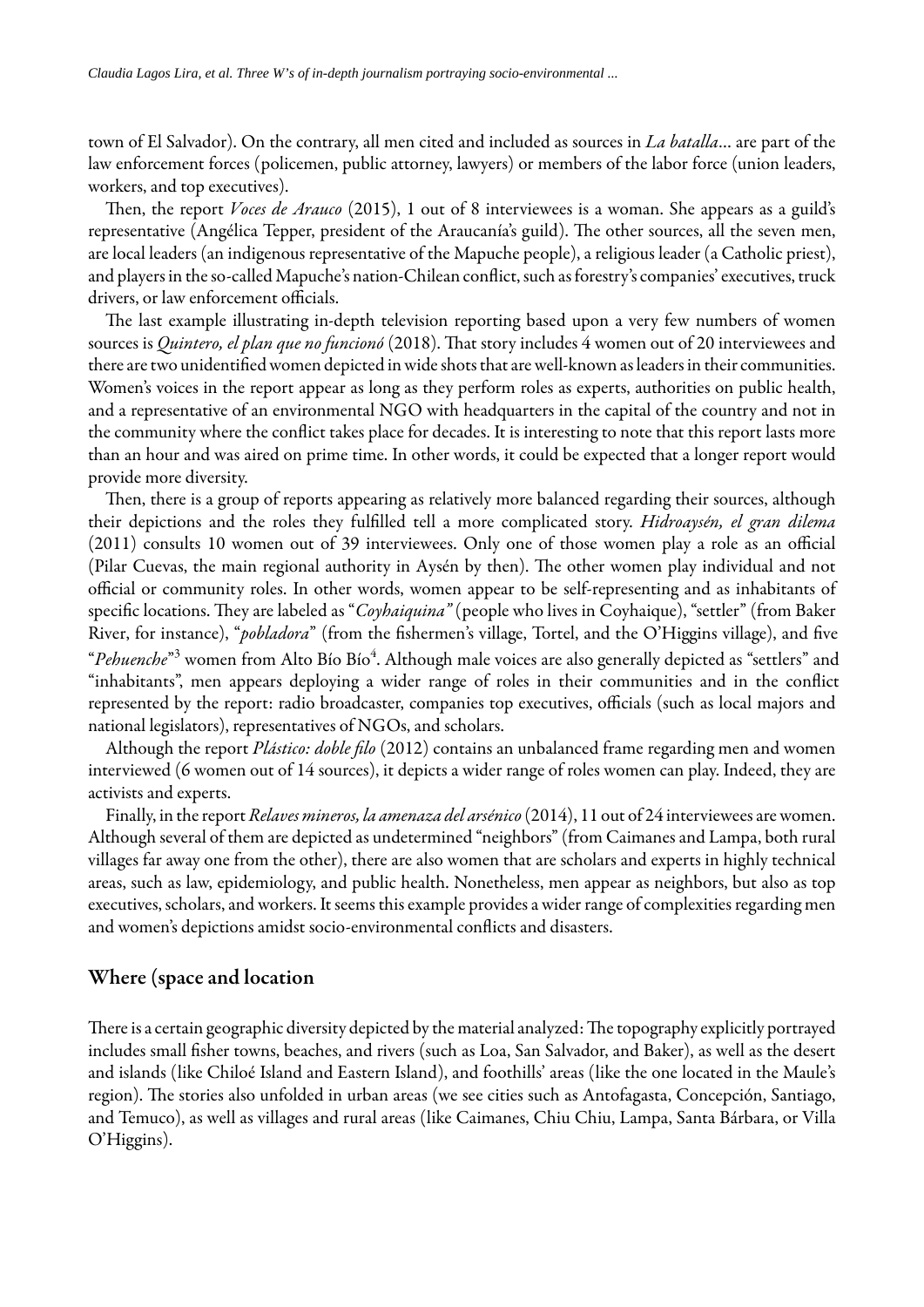Alongside the technological innovations experienced on television over the time, reports rely on air shots (from an helicopter and a drone) in depicting extensive areas (forests, shores, desert), on-site in rather dangerous or polluted locations (an abandoned mine, nearby a mine tailing), or include post-production features increasing empathy, suspense, or portraying nature as virgin or conflicts as a war. For example, a slow motion editing, an emotional music, and close-ups when framing interviewees mobilize nostalgia when portraying the shutting down of a mine town (*Potrerillos*, 1999), tensioning environmental and health issues with community ties and small town kin lifestyle typical of such settlements.

Disasters and socio-environmental conflicts addressed by the reports occurred in sites of extraction, implying that extractive industries are at the base in triggering socio-environmental conflicts in the last three decades. Then, in-depth journalism on Chilean television has actually explored sites in mining<sup>[5](#page-14-8)</sup>, forestry and agricultural industry $^6$  $^6$ , as well as energy, mainly electricity $^7$  $^7$ . Technological settings are also key scenes where deploying stories (such as labs in the national mining company, universities, or governmental offices supervising extractive industries, such as the National Service on Geology and Mining, Sernageomin). These high-tech locations go along with the prominence of experts as sources cited by the reports, mostly men.

It is also noticeable a certain geographical distance, des-centering, when covering processes of waste production, pollution, and contamination. For instance, the report about pollution derived from plastic (a 50 minutes-story produced by *Informe Especial* and aired in 2012, nationally and internationally awarded) happens somewhere else, such as Eastern Island<sup>[8](#page-14-11)</sup>, Hawaii, or the coasts of California, not in the Chilean backyard.

Then, the whole cycle of producing, using, and disposing plastic in the environment appears as a process happening far away from domestic audiences' daily lives. Such depiction of contamination occurring somewhere else is consistent to what previous research has conceptualized as distant suffering, slow violence, [and compassion fatigue when analyzing visual depictions of e-waste and its life cycle \(Andersson,](#page-10-0)  2017). It also follows the same logic of making extractivism a less visible process, detached from zones of extraction [\(Szeman, 2017\)](#page-13-17).

## Final remarks

This case study is relevant to better understand complexe interplays between extractivist economies, the global trend of capitalism, and the role long-form of TV journalism has when uncovering the environment. In the case under scrutiny and due to the increasing privatization of national broadcasting, the most infl uential corporations have business interests in extractive industries as well as broadcasting companies.

The visual landscape created by investigative journalism shows how extractivism, disasters, and conflicts are not singularly spatially situated, following the general understanding that these are events that happen in a specific place ([Palma, 2019](#page-13-18)). It instead creates narratives that visualize the network that sustains extractivism, and along with it, it brings to the surface some of the actors that contribute to the development of disasters and socio-environmental conflicts. These actors might be portrayed as the main responsible for the situation, as experts, as victims, or people in resistance. However, still, the narrative of disasters and socio-environmental conflicts are highly dictated by class and, overall, gender relations, which opens a gap in the understanding of the complexity of these events.

There is previous research regarding flows of information and gender in a local socio-environmental conflict. This research suggests that women are not only less likely to be selected as a source of information, but their lack of access to information regarding technical aspects of the environment and wrongdoings of a company, impacts their life and their perception of risk ([Palma, 2015b\)](#page-13-19).

The distribution of risks when facing disasters is differentiated by gender attributions (Echegoyemberry, 2018). Thus, we could argue that the way how these television shows select their sources helps to obliviate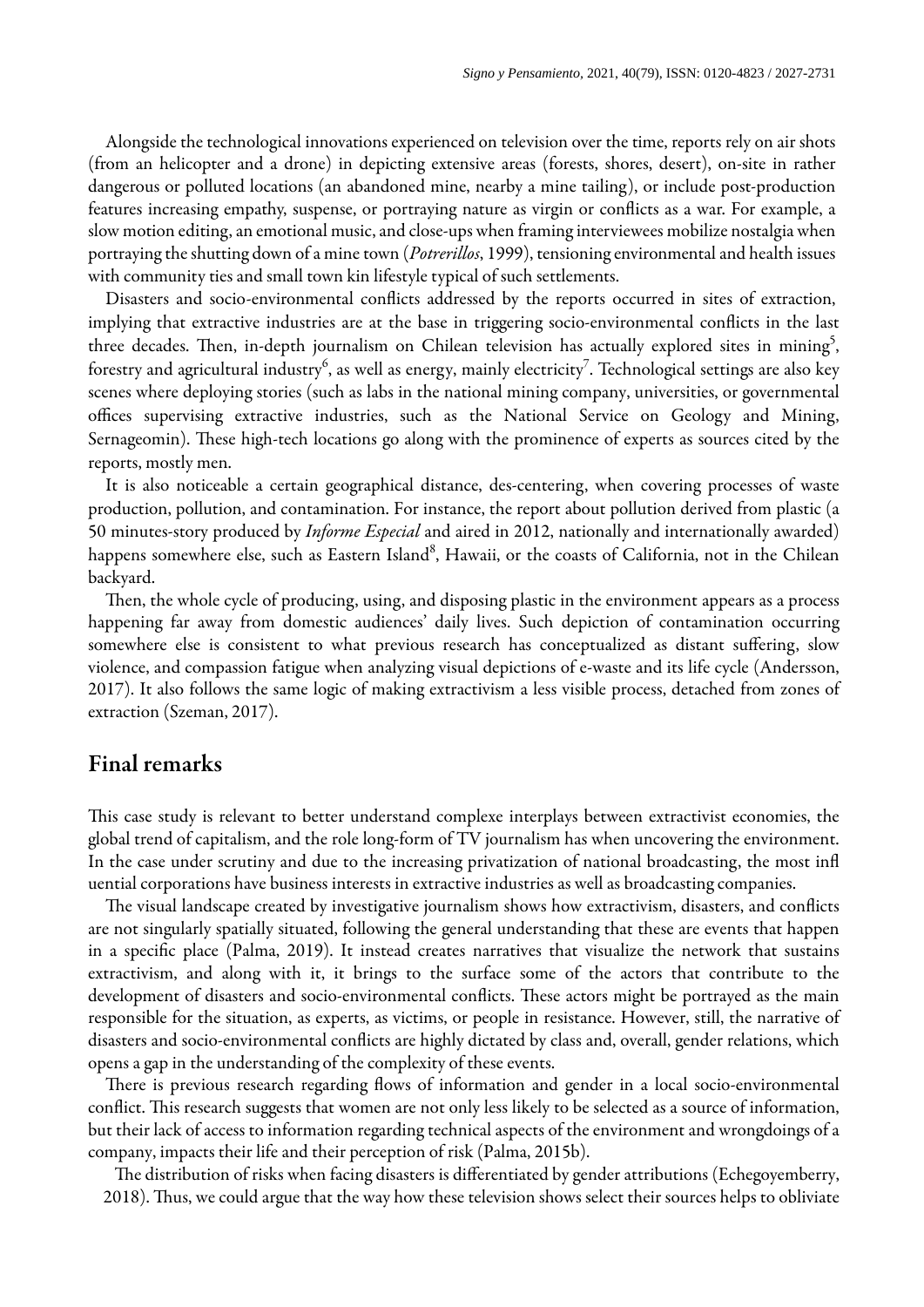gender differences when facing a disaster. Nevertheless, overall, the lack of women's participation, as reliable sources of information, creates narratives of the environment that privilege patriarchal structures, which at the end erase alternative practices that women enact in the territories when facing these situations.

In the long-term, the study brings recent history to the surface, though this was an unintended result, it tells us about the role that investigative journalism has in portraying and building historical narratives. Through this outlets, we can look at the landscape that investigative journalism creates in such a comprise narrative. This fact could be useful to the advocates of the historicization of disasters [\(Knowles, 2014a;](#page-12-10) [2014b\)](#page-12-9), in which investigative journalism functions as a tool to help situate disasters in their complexity, rather than vanishing the responsibilities that allow disasters to exists.

Over the course of the analyzed episodes, cities, labs, mountains, rivers, dumpsites, and other places appeared as part of the global economy and part of an extractivist network ([Sassen, 1991\)](#page-13-20). On the other hand, research problematizing the role of communication and journalism on environmental issues is overwhelmingly conducted in and about industrialized nations and mostly published in English. To overlook places and perspectives replicates the peripheral role that assigned to Latin America in the history of extractivism; as a supplier of resources and a place to leave empty, but not as a player, that articulates knowledge, will, and power. That is also a main actor when it comes to the study of the environment and communications.

At the end, the visual representations that these reports built seem dominated by class and gender. Locations appear also detached from the rest of the country, creating a feeling of disconnection to disasters. The economic model and its consequences are portrayed at the center of the stories, creating in this way a particular symbolic landscape where socio-environmental conflicts happen.

The present research opens a gate to continue deepening the understanding of the different sort of landscapes and places that investigative journalism produces and portrays, as well as the connections between the global economy, economic models, nation state-building, and the role and use of nature in which journalism participates.

This article enriches the corpus of research regarding the role of journalism in covering environmental issues. It sheds light into overlooked media systems, and a small-size journalistic field as the Chilean one, but fueled by global trends in extractivism and capitalism.

#### **Acknowledgments**

Authors would like to thank to the Cineteca at the Universidad de Chile, particularly to Luis Horta, its head; Gonzalo Santander, responsible for the filmic archive, and Carlos Ovando, in charge of Cineteca's area of restoration. The fieldwork would have not be possible without the key support from the staff at the Universidad Católica de Chile-Campus San Joaquín's library: Nélida Muñoz and Rodrigo Álvarez. Finally, peer reviewers' suggestions improved our article.

#### **References**

- <span id="page-10-2"></span>Ananías, C., Vergara, K. (2016). Tratamiento Informativo Del Feminicidio En Los Medios de Comunicación Digitales Chilenos En Marzo de 2016: Una Aproximación Al Horizonte Actual Desde La Perspectiva de Género. *Comunicación y Medios*, no. 34, 52–69.
- <span id="page-10-0"></span>Andersson, L. (2017). Where Technology Goes to Die: Representations of Electronic Waste in Global Television News. *Environmental Communication* 11 (2), 263–75.<https://doi.org/10.1080/17524032.2016.1233127>.
- <span id="page-10-1"></span>Antezana, L. (2007). Los Jóvenes 'En' Los Noticieros Televisivos Chilenos. *Revista Latinoamericana de Ciencias de La Comunicación*, no. 5, 154–63.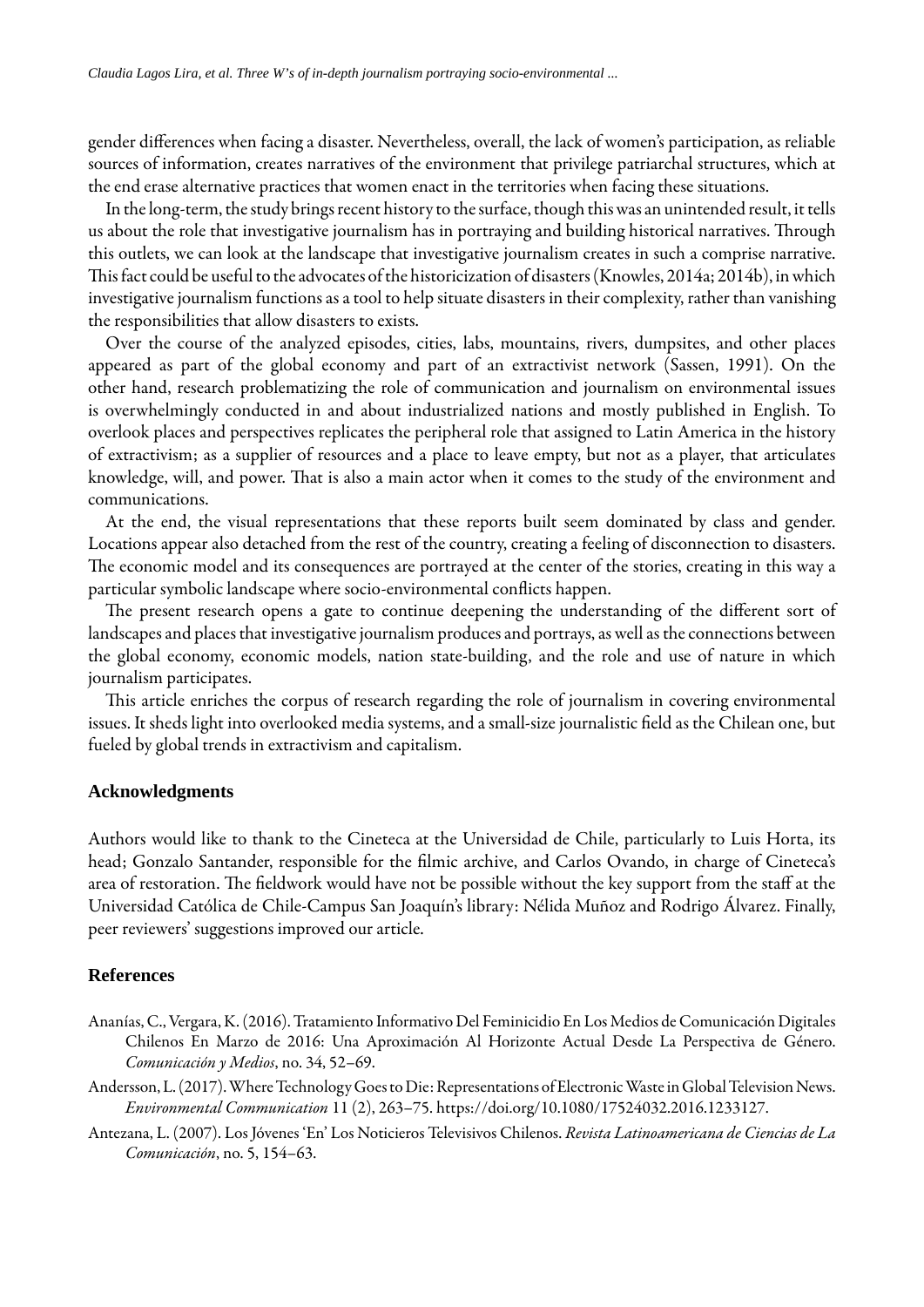- <span id="page-11-18"></span>Arriagada, A., Correa, T., Scherman, A., Abarzúa, J. (2014). Diarios de Vida de Las Audiencias Chilenas. Santiago de Chile, Ediciones Universidad Diego Portales.
- <span id="page-11-9"></span>Bailey, A., Giangola L., Boykoff, M. (2014). How Grammatical Choice Shapes Media Representations of Climate (Un)Certainty. *Environmental Communication* 8 (2), 197–215.
- <span id="page-11-10"></span>Boycoff, M. (2009). We Speak for the Trees: Media Reporting on the Environment. *Annu. Rev. Environ. Resour.*, no. 34, 431–457.
- <span id="page-11-5"></span>Bresnahan, R. (2003). The Media and the Neoliberal Transition in Chile: Democratic Promise Unfulfilled. *Latin American Perspectives* 30 (6), 39–68.
- <span id="page-11-3"></span>Brown, K.W. (2012). A History of Mining in Latin America: From the Colonial Era to the Present. Albuquerque: University of New Mexico Press.
- <span id="page-11-11"></span>Campbell, V. (2014). Framing Environmental Risks and Natural Disasters in Factual Entertainment Television. *Environmental Communication* 8 (1), 58–74. <https://doi.org/10.1080/17524032.2013.848222>.
- <span id="page-11-13"></span>Carabaza, J., Lozano, J.C., González, J., Pasco L., Reyes, L., Berumen, A., Álvarez, P. (2007). Cobertura Del Medio Ambiente En La Televisión Mexicana. *Comunicación y Sociedad*, no. 7, 45–76.
- <span id="page-11-20"></span>Carson, A. (2014). The Political Economy of the Print Media and the Decline of Corporate Investigative Journalism in Australia. *Australian Journal of Political Science* 49 (4), 726–42. [https://doi.org/http://dx.doi.org/10.1080](https://doi.org/http://dx.doi.org/10.1080/10361146.2014.963025) [/10361146.2014.963025](https://doi.org/http://dx.doi.org/10.1080/10361146.2014.963025)
- <span id="page-11-8"></span>Castillo, O. (2014). La Construcción Social y Los Imaginarios Sociopolíticos Del Desastre: Una Reflexión Sobre Las Inundaciones En Zona Diamante. *El Cotidiano*, no. 187, 249–63.
- <span id="page-11-1"></span>Christensen, M., Åberg, A., Lidström, S., Larsen, K. (2018). Environmental Themes in Popular Narratives. *Environmental Communication* 12 (1), 1–6.<https://doi.org/10.1080/17524032.2018.1421802>.
- <span id="page-11-14"></span>CNTV. (2014). Cobertura Televisiva Del Terremoto En La Zona NorteeIncendio En Valparaíso. Percepciones de La Audiencia. Santiago de Chile.
- <span id="page-11-15"></span>———. (2015). Cobertura Televisiva de Desastres. La Visión de Periodistas En Terreno y Editores. Santiago de Chile.
- <span id="page-11-19"></span>———. (2019). Anuario Estadístico: Oferta y Consumo de Televisión 2019. Santiago de Chile.
- <span id="page-11-21"></span>Cottle, S. (2005). In Defence of 'Thick' Journalism; or How Television Journalism Could Be Good for Us. In *Journalism: Critical Issues*, edited by Stuart Allan, 109–24. Berkshire, England: Open University Press.
- <span id="page-11-7"></span>Cox, R. (2007). Nature's 'Crisis Disciplines': Does Environmental Communication Have an Ethical Duty? *Environmental Communication: A Journal of Nature and Culture* 1 (1), 5–20.
- <span id="page-11-12"></span>Cunningham, S. (2018). The Story of an Emerging Energy Issue: National Television News Coverage of Fracking in the United States. *Environmental Communication*, 14 (2), 271-286. [https://doi.org/10.1080/17524032.2018](https://doi.org/10.1080/17524032.2018.1548370) [.1548370](https://doi.org/10.1080/17524032.2018.1548370).
- <span id="page-11-6"></span>Dotson, D., Jacobson, S., Kaid, L., Carlton, J.S. (2012). Media Coverage of Climate Change in Chile: A Content Analysis of Conservative and Liberal Newspapers. *Environmental Communication* 6 (1), 64–81.
- Echegoyemberry, N. (2018). Grietas En La Ciudadanía: Interseccionalidad de Género, Ambiente y Territorios y Derechos Humanos. *Revista Uruguaya de Antropología y Etnografía* 3 (2), 23–41.
- <span id="page-11-2"></span>Eckstein, D., Hutfils, M., Winges, M. (2018). Global Climate Risk Index 2019: Why Suffers Most from Extreme Weather Events? Weather-Related Loss Events in 2017 and 1998 to 2017. Berlin.
- <span id="page-11-16"></span>Ettema, J., Glasser, T. (1998). Custodians of Conscience. Investigative Journalism and Public Virtue. New York: Columbia University Press.
- <span id="page-11-0"></span>Evans, S., Park, Y.E. (2018). On the Field of Environmental Communication: A Systematic Review of the Peer-Reviewed Literature. *Environmental Communication* 12 (7), 862–75. [https://doi.org/10.1080/17524032.201](https://doi.org/10.1080/17524032.2018.1514315) [8.1514315.](https://doi.org/10.1080/17524032.2018.1514315)
- <span id="page-11-4"></span>Figueroa, V. (2013). Industrial Colonialism in Latin America: The Third Stag.. Leiden: Brill.
- <span id="page-11-17"></span>Fuentes, C. (2006). ¿Es Viable El Periodismo Investigativo? *Cuadernos de Información*, no. 19, 70–75.
- Fuenzalida, V. (1991). Televisión, Pobreza y Desarrollo. Santiago de Chile: CPU Corporación de Promoción Universitaria.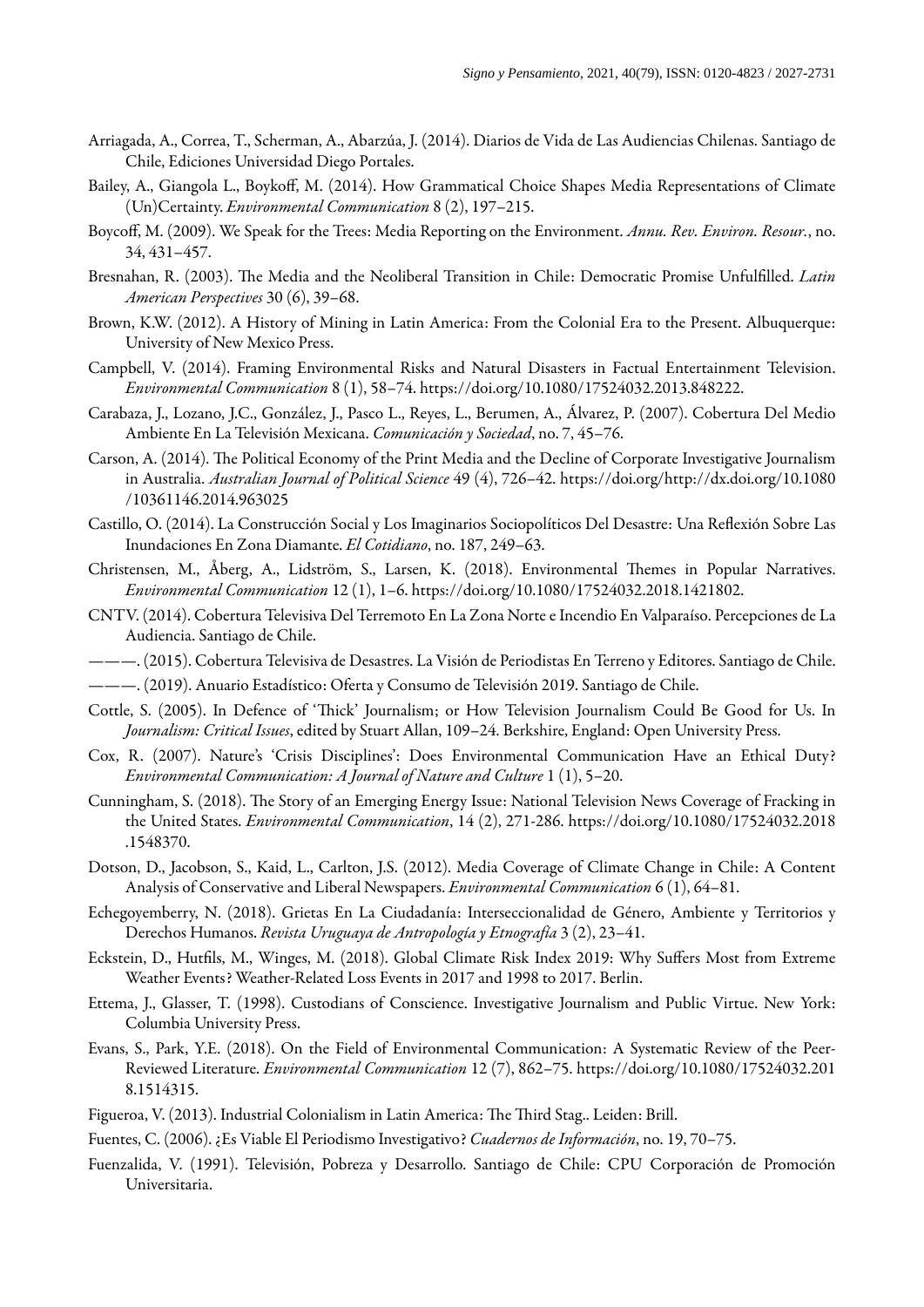- <span id="page-12-22"></span>Geertz, C. (2008). Thick Description: Toward an Interpretive Theory of Culture. In *The Cultural Geography Reader*, edited by T. Oakes and P. Price, 29–40. New York: Routledge.
- <span id="page-12-11"></span>Giannoulis, C., Botetzagias,I., Skanavis, C.(2010). Newspaper Reporters' Prioritiesand Beliefs About Environmental Journalism: An Application of Q-Methodology. *Science Communication* 32 (4), 425–466. [https://doi.org/10.](https://doi.org/10.1177/1075547010364927) [1177/1075547010364927](https://doi.org/10.1177/1075547010364927).
- <span id="page-12-12"></span>Gibson, T., Craig, R., Harper, A., Alpert, J. (2015). Covering Global Warming in Dubious Times: Environmental Reporters in the New Media Ecosystem. *Journalism* 17 (4), 1-18.
- <span id="page-12-8"></span>Godoy, S., Gronemeyer, M.E. (2012). Mapping Digital Media: Chile. London.
- <span id="page-12-13"></span>Gordon, J., T. Deines, and J. Havice. 2010. "Global Warming Coverage in the Media: Trends in a Mexico City Newspaper." *Science Communication* 32 (2), 143–70. <https://doi.org/10.1177/1075547009340336>.
- <span id="page-12-1"></span>Gordon,T.,Webber,J.R.(2016). Blood of Extraction Canadian Imperialism in LatinAmerica. Black Point: Fernwood Publishing.
- <span id="page-12-16"></span>Hamilton, J.T. (2016). Democracy's Detectives. The Economics of Investigative Journalism. Cambridge and London: Harvard University Press.
- <span id="page-12-21"></span>Hanitzsch, T. (2007). Deconstructing Journalism Culture: Toward a Universal Theory. *Communication Theory*, no. 17, 367–385. [https://doi.org/10.1111/j.1468-2885.2007.00303.x.](https://doi.org/10.1111/j.1468-2885.2007.00303.x)
- <span id="page-12-19"></span>Hugues, S. (2006). *Newsrooms in Conflict. Journalism and the Democratization of Mexico*. Pitts: University of Pittsburgh Press.
- <span id="page-12-4"></span>Hurtado, M. (1989). Historia de La Televisión En Chile (1958-1973). Santiago de Chile: Ceneca.
- <span id="page-12-7"></span>INE-CNCA. (2015). Cultura y Tiempo Libre. Informe Anual 2014. Santiago de Chile.

<span id="page-12-0"></span>Jenkins, Rhys. 2000. *Industry and Environment in Latin America*. London, New York: Routledge.

<span id="page-12-2"></span>Klein, N. (2007). The Shock Doctrine: The Rise of Disaster Capitalism. 1st ed. New York: Metropolitan Books.

- <span id="page-12-10"></span>Knowles, S.(2014a). EngineeringRisk and Disaster: Disaster-STS and theAmerican HistoryTechnology. *Engineering Studies* 6 (33), 227–48.
- <span id="page-12-9"></span>———. (2014b). Learning from Disaster? The History of Technology and the Future of Disaster Research. Technology *and Culture* 55 (4), 773–84.
- <span id="page-12-5"></span>Lagos, C. (2019). Chilean Muckrakers: Making Investigative Journalism in a Post-Authoritarian and Neoliberal Context. Dissertation Submitted in partial fulfillment of the requirements for the degree of Doctor of Philosophy in Communications and Media, University of Illinois at Urbana-Champaign, Urbana, Illinois
- <span id="page-12-6"></span>———. (2018). ¿Perros guardianes o falderos? Medios y neoliberalismo en el Chile de la postdictadura. *Derecho y Crítica Social*, 4(2), 285-303.
- <span id="page-12-14"></span>Larrosa-Fuentes, J. (2018). Narrativas Periodísticas y Memoria Colectiva de Una Catástrofe Urbana: El Caso de Las Explosiones Del 22 de Abril En La Prensa de Guadalajara. *Comunicación y Sociedad*, no. 31, 123–45.
- <span id="page-12-3"></span>McChesney, R.W. (1999). Rich Media, Poor Democracy. Communication Politics in Dubious Times. 1ts. Urbana and Chicago: University of Illinois.
- <span id="page-12-20"></span>Mellado, C., Lagos, C. (2014). Professional Roles in News Content: Analyzing Journalistic Performance in the Chilean National Press. *International Journal of Communication* 8, 2090–2112. [http://ijoc.org/index.php/ijoc/article/](http://ijoc.org/index.php/ijoc/article/view/2651) [view/2651.](http://ijoc.org/index.php/ijoc/article/view/2651)
- <span id="page-12-15"></span>Mercado, M.T. (2012). Media Representations of Climate Change in the Argentinean Press. *Journalism Studies* 13 (2): 193–209.
- <span id="page-12-23"></span>Mihelj, S., Huxtable, S. (2018). From Media Systems to Media Cultures. Understanding Socialist Television. New York: Cambridge University Press.
- <span id="page-12-17"></span>Mioli, T., Nafría, I. eds. (2017). Innovative Journalism in Latin America. Austin. [https://knightcenter.utexas.edu/bo](https://knightcenter.utexas.edu/books/IJENGLISH1.pdf) [oks/IJENGLISH1.pdf](https://knightcenter.utexas.edu/books/IJENGLISH1.pdf).
- <span id="page-12-18"></span>Mujica, C., Bachmann, I. (2013). Melodramatic Profiles of Chilean Newscasts: The Case of Emotionalization. *International Journal of Communication*, no. 7, 1801–20.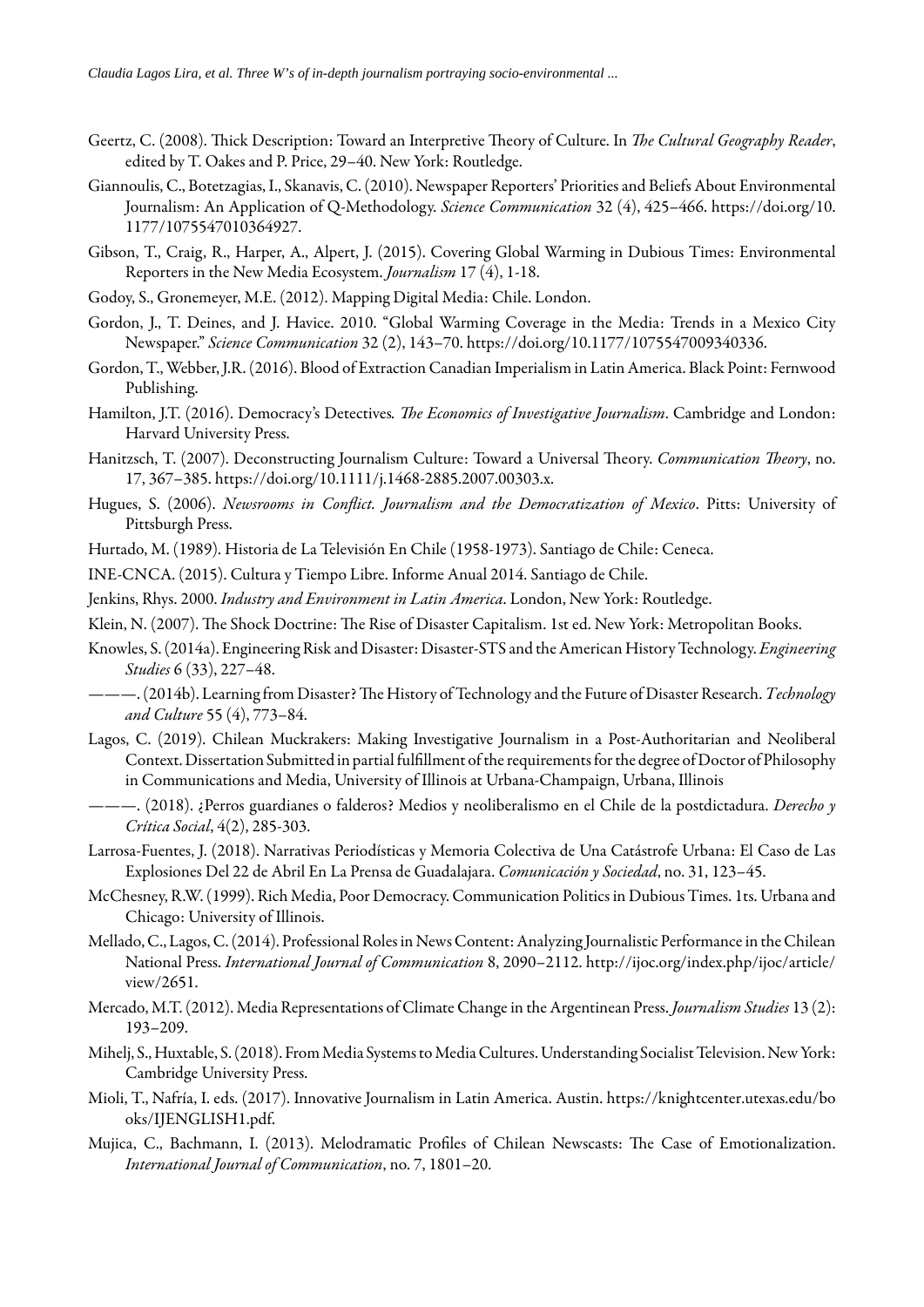- <span id="page-13-13"></span>Newman, N., Fletcher, R., Schulz, A., Andı, S., Kleis Nielsen, R. (2020). Reuters Institute Digital News Report 2020. London.
- <span id="page-13-7"></span>Newson, D. (1988). Manejo de La Información. *Chasqui*, no. 28, 54-58.
- <span id="page-13-10"></span>O'Donnell, G. (2007). Dissonances. Democratic Critiques of Democracy. Notre Dame, Indiana: University of Notre Dame.
- <span id="page-13-5"></span>Orgeret, K.S. (2018). Cheap Clothes: Distant Disasters. Journalism Turning Suffering into Practical Action. *Journalism* 19 (7), 976–93.
- <span id="page-13-3"></span>Paley, J. (2001). Marketing Democracy. Power and Social Movements in Post-Dictatorship Chile. Berkeley and Los Angeles: University of California Press.
- <span id="page-13-18"></span>Karla Palma (2019) Museums and mining technologies, Cultural Studies, 33:5, 802-822, DOI: 10.1080/09502386.2018.1543714
- <span id="page-13-4"></span>Palma, K. and Alcaíno, C. (2020) Mining the Media: How Community Radio Breaks Through Extractivist Discourse Articulations in a Context of Disaster and Socio-environmental Conflicts, *Environmental Communication*, 14 (6), 830-843, DOI: 10.1080/17524032.2020.1756887
- Palma, K. (2015a). Technologies of Mining Production: Space, Discourse, New Materialities, and Media. University of Illinois at Urbana-Champaign.
- <span id="page-13-19"></span>Palma, K. (2015b). "The Nation and the Domestic: A Performance about Feminism and Praxis in the Chilean Andes", *Qualitative Inquiry*, 21(8), 696-703, DOI:101177/1077800415572394.
- <span id="page-13-15"></span>Porath, W., Mujica, C., Maldonado, F. (2009). Desde Las Trincheras: Las Noticias Extranjeras En La Televisión Chilena y La Emoción de Ver Actuaciones Deportivas Nacionales. *Comunicación y Pluralismo*, no. 8: 29–63.
- <span id="page-13-16"></span>Protess, D., Cook, F., Doppelt, J., Ettema, J., Gordon, M., Leff, D., Miller, P. (1991). The Journalism of Outrage. Investigative Reporting and Agenda Building in America. New York: The Guildofrd Press.
- <span id="page-13-8"></span>Puente, S., Pellegrini, S., Grassau, D. (2013). How to Measure Professional Journalistic Standards in Television News Coverage of Disasters? 27-F Earthquake in Chile. *International Journal of Communication*, no. 7, 1896–1911.
- <span id="page-13-14"></span>Rose, G. (2016). Visual Methodologies. An Introduction to Researching with Visual Materials. 4th. Los Angeles: SAGE.
- <span id="page-13-12"></span>Saldaña, M., Mourão, R. (2018). Reporting in Latin America: Issues and Perspectives on Investigative Journalism in the Region. *The International Journal of Press/Politics* 23 (3), 299-323. [https://doi.org/i.org/10.1177/194016](https://doi.org/i.org/10.1177/1940161218782397) [1218782397](https://doi.org/i.org/10.1177/1940161218782397).
- <span id="page-13-20"></span>Sassen, S. (1991). The Global City. Princeton: Princeton University Press.
- <span id="page-13-2"></span>SERNAGEOMIN. (2020). Anuario de La Minería. Santiago de Chile. [https://www.sernageomin.cl/pdf/anuario\\_2](https://www.sernageomin.cl/pdf/anuario_2019_act100720.pdf) [019\\_act100720.pdf](https://www.sernageomin.cl/pdf/anuario_2019_act100720.pdf).
- <span id="page-13-11"></span>Skoknic, F. (2013). El Nuevo Periodismo de Investigación: Digital y Sin Fines de Lucro. In *Intermedios: Medios de Comunicación y Democracia En Chile*, edited by Arturo Arriagada and Patricio Navia, 225-41. Santiago de Chile: Ediciones Universidad Diego Portales.
- <span id="page-13-9"></span>Stein, S. (2001). Legitimating TV Journalism in 60 Minutes: The Ramifications of Subordinating the Visual to the Primacy of the Word. *Critical Studies in Media Communication* 18 (3): 249–69. [https://doi.org/10.1080/073](https://doi.org/10.1080/07393180128087) [93180128087.](https://doi.org/10.1080/07393180128087)
- <span id="page-13-1"></span>Svampa, M. (2019) Las Fronteras del Neoextractivismo en América Latina, conflictos socioambientales, giro ecoterritorial y nuevas dependencias, Bielefeld University Press, Alemania.
- <span id="page-13-17"></span>Szeman, I. (2017). On the Politics of Extraction. Cultural Studies 31 (2–3), 440–447. [https://doi.org/10.1080/095](https://doi.org/10.1080/09502386.2017.1303436) [02386.2017.1303436](https://doi.org/10.1080/09502386.2017.1303436)
- <span id="page-13-6"></span>Takahashi, B., Meisner, M. (2012). Climate Change in Peruvian Newspapers: The Role of Foreign Voices in a Context of Vulnerability. Public Understanding of Science 22 (4), 427–42.
- <span id="page-13-0"></span>Temper, L., del Bene, D., Martinez-Alier, J. (2015). Mapping the Frontiers and Front Lines of Global Environmental Justice: The EJAtlas. Journal of Political Ecology, 22(1), 255-278. [http://jpe.library.arizona.edu/volume\\_22/T](http://jpe.library.arizona.edu/volume_22/Temper.pdf) [emper.pdf](http://jpe.library.arizona.edu/volume_22/Temper.pdf)